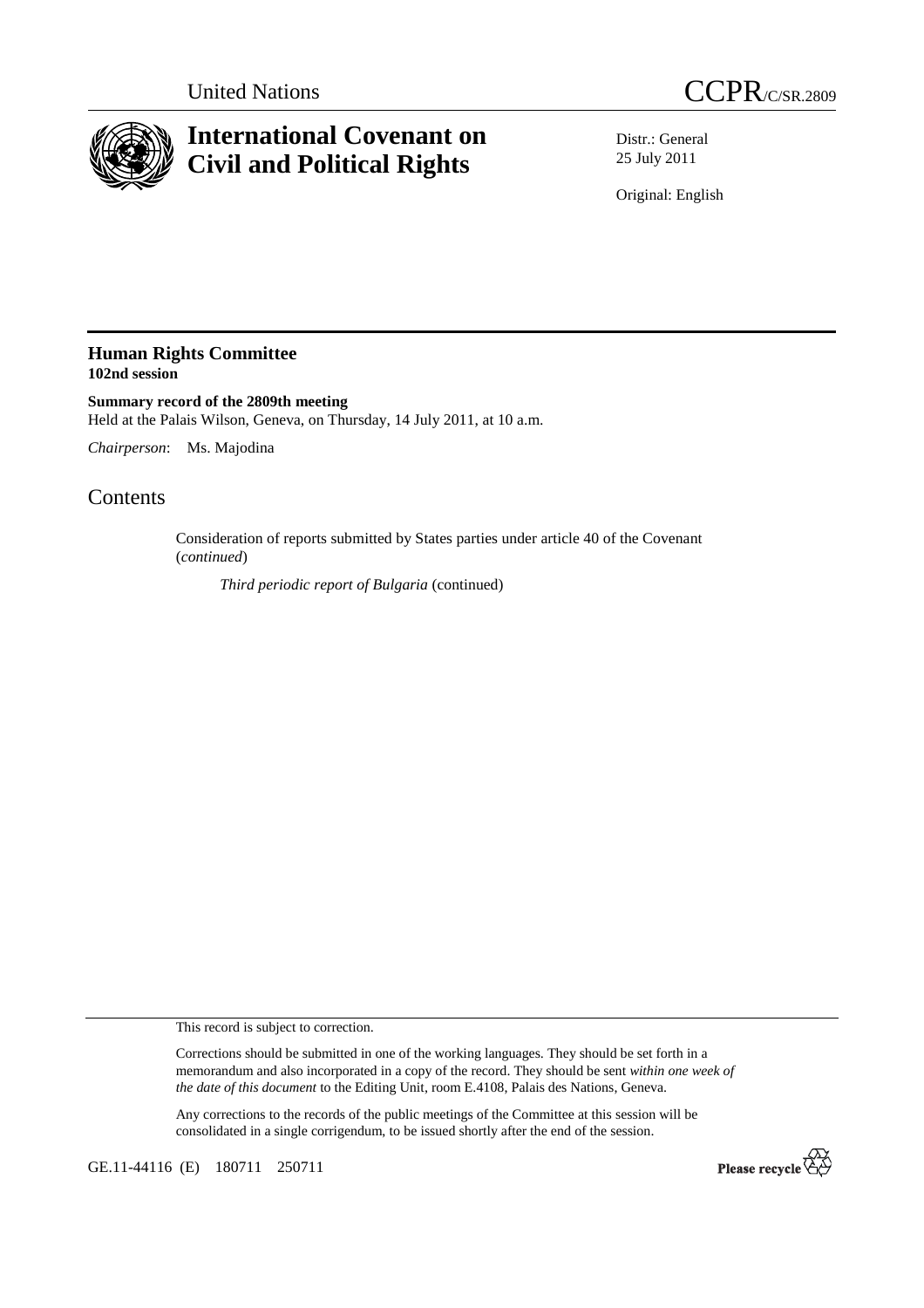*The meeting was called to order at 10 a.m.* 

 **Consideration of reports submitted by States parties under article 40 of the Covenant**  (*continued*)

*Third periodic report of Bulgaria* (continued) (CCPR/C/BGR/3; CCPR/C/BGR/3/Q/1 and Add.1; HRI/CORE/1/Add.81)

1. *At the invitation of the Chairperson, the delegation of Bulgaria took places at the Committee table.* 

2. **Mr. Thelin** noted with satisfaction the delegation's statement the previous day that international treaties, including the Covenant, were directly applicable in Bulgarian courts. The judgement of the Supreme Administrative Court of 7 July 2011 which had come to the Committee's attention, and which did not uphold that principle, could therefore, presumably, be overturned on appeal.

3. He asked for more details about the investigation of alleged corruption of judges. At what point did the alleged corruption become a criminal rather than an administrative matter? Were judges automatically dismissed if found guilty? He asked the delegation to indicate — in writing if the information was not immediately available — how many police officers or prosecutors had been brought to trial for alleged corruption.

4. He asked for further information about the State party's plans to reform its juvenile justice system since, according to information before the Committee, the Committee on the Rights of the Child and the European Court of Human Rights had both recommended reforms.

5. He also asked for more information about reports that the arrests of some highprofile criminal suspects had been recorded and subsequently broadcast by the media before the persons concerned had been brought to trial, which was inconsistent with the principle of presumption of innocence.

6. He had previously asked the delegation for a breakdown of the figures in tables 9 and 10 of the written replies to the Committee's list of issues (CCPR/C/BGR/Q/3/Add.1, paras. 74 and 81). He would be glad to have that information in writing in due course.

7. **Ms. Motoc** noted that only one terrorism case had been brought to trial under article 108a of the Criminal Code (see document CCPR/C/BGR/Q/1/Add.1, paragraph 10, table 1). Why was the number so low, particularly when information provided by the delegation and other sources indicated that as many as nine terrorist cases had come before the courts in 2010? She asked about the penalties imposed on judges found to have committed substantive errors in the exercise of their functions rather than offences such as corruption. Finally, she asked how many cases of high-level corruption were brought to trial every year, and with what results.

8. **Mr. Salvioli** called upon the Government to reconsider the definition of torture in its legislation. Article 287 of the Criminal Code did not reflect the broad definition of torture contained in the Convention against Torture or the provisions of the Covenant. For instance, it did not cover torture committed on the orders of a superior officer or torture committed by a private individual. It was important to define precisely the various types of torture or ill-treatment, along with the penalties to be imposed for each.

9. He thanked the delegation for the information it had provided about domestic violence. Alleged perpetrators of domestic violence should be prosecuted by the State automatically and not merely if the victim chose to press charges, which many were reluctant to do. The provision of refuges and other protection measures for victims, while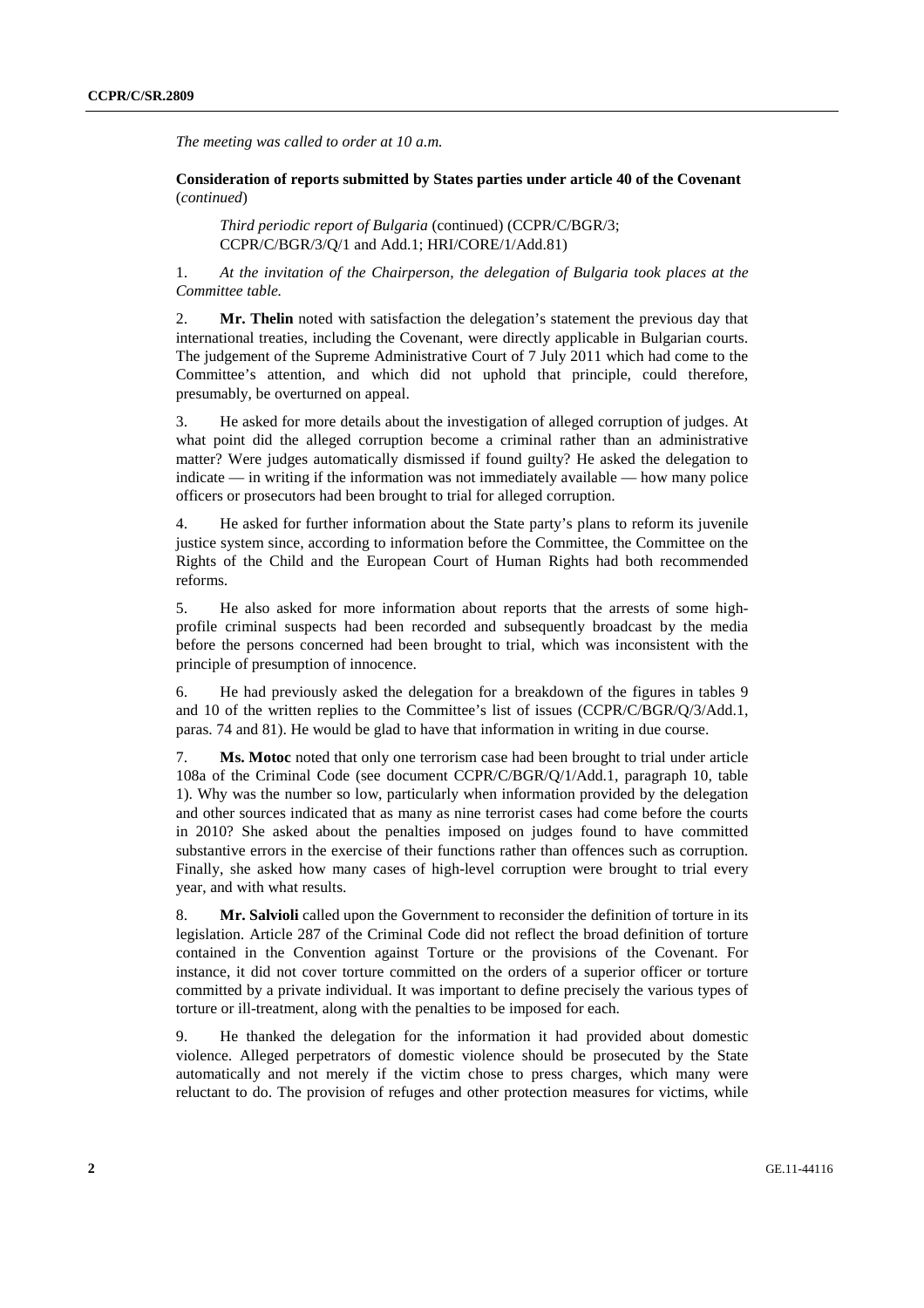valuable, was not sufficient by itself. He asked for further information on the issue of trafficking in persons.

10. **Sir Nigel Rodley** said that, according to the delegation, the Ministry of the Interior Act was being reviewed, with the participation of NGOs, for consistency with European standards. What inconsistencies currently existed? Could they explain the failure to convict those responsible for the death of Marian Dimitrov, which had taken place in Pleven on 23 July 2010?

11. **Mr. Flinterman** noted that the language of the Protection against Domestic Violence Act of 2005 was strictly gender-neutral. Did that mean that, in practice, the Act was less effective in protecting women?

12. **Mr. Amor** asked whether the State party had ratified the United Nations Convention against Corruption. If so, how had the provisions of the Convention influenced the State party's reform of its anti-corruption legislation and relevant institutions? He would welcome further information about the rules governing property owned by judges. Did judges have to declare the property they owned when they took up their posts and report any major acquisitions, stating their source? If so, how was the declaration system monitored? Did judges who were accused of taking bribes enjoy immunity from prosecution?

13. **Ms. Chanet** asked how the Bulgarian legal system could respond to apparently mistaken judgements, such as that of the Supreme Administrative Court of 7 July 2011. Did the Constitutional Court, which was responsible for applying relevant international instruments, have the authority to overturn such judgements by lower courts?

14. The decision to hold meetings of the Supreme Court of the Judiciary in public (see document CCPR/C/BGR/Q/3/Add.1, paragraph 72) was an example to other countries and an excellent way to prevent corruption.

15. **Mr. Lallah** asked for more information, either at the current meeting or subsequently in writing, about the two systems for investigating and penalizing violence or discrimination against women – the courts and administrative proceedings. Were both routes of investigation equally available and effective?

16. The written replies to the Committee's list of issues stated that protection orders could be issued to safeguard the alleged victims of domestic violence (see document CCPR/C/BGR/Q/3/Add.1, paragraph 45). Was that the only remedy available? Did the State automatically prosecute the alleged offenders?

17. He was concerned about allegations of the forced eviction of Roma communities from their homes, including those made by Ms. Rolnik, the Special Rapporteur on adequate housing as a component of the right to an adequate standard of living, and on the right to non-discrimination in that context in a recent letter to the Government of Bulgaria. In the Dobri Zheliyazkov area of Sofia, for example, a Roma community including 15 minor children had allegedly been evicted from their homes. Such actions were likely to infringe the civil and political rights laid down in article 17 of the Covenant (arbitrary or unlawful interference with privacy, family, home or correspondence), article 24 (discrimination) and article 26 (equality before the law).

18. **Mr. Tzantchev** (Bulgaria), replying to points raised by Committee members relating to juvenile justice, said that a working group had been set up to draft amendments to the relevant legislation, including the Criminal Code, Code of Criminal Procedure, Child Protection Act and Judiciary Act. There were plans to develop a strategic concept of juvenile justice following the recommendations of the Committee on the Rights of the Child. Legislation relating to juvenile crime was also under review. Changes to child protection legislation were being discussed, including measures to support at-risk children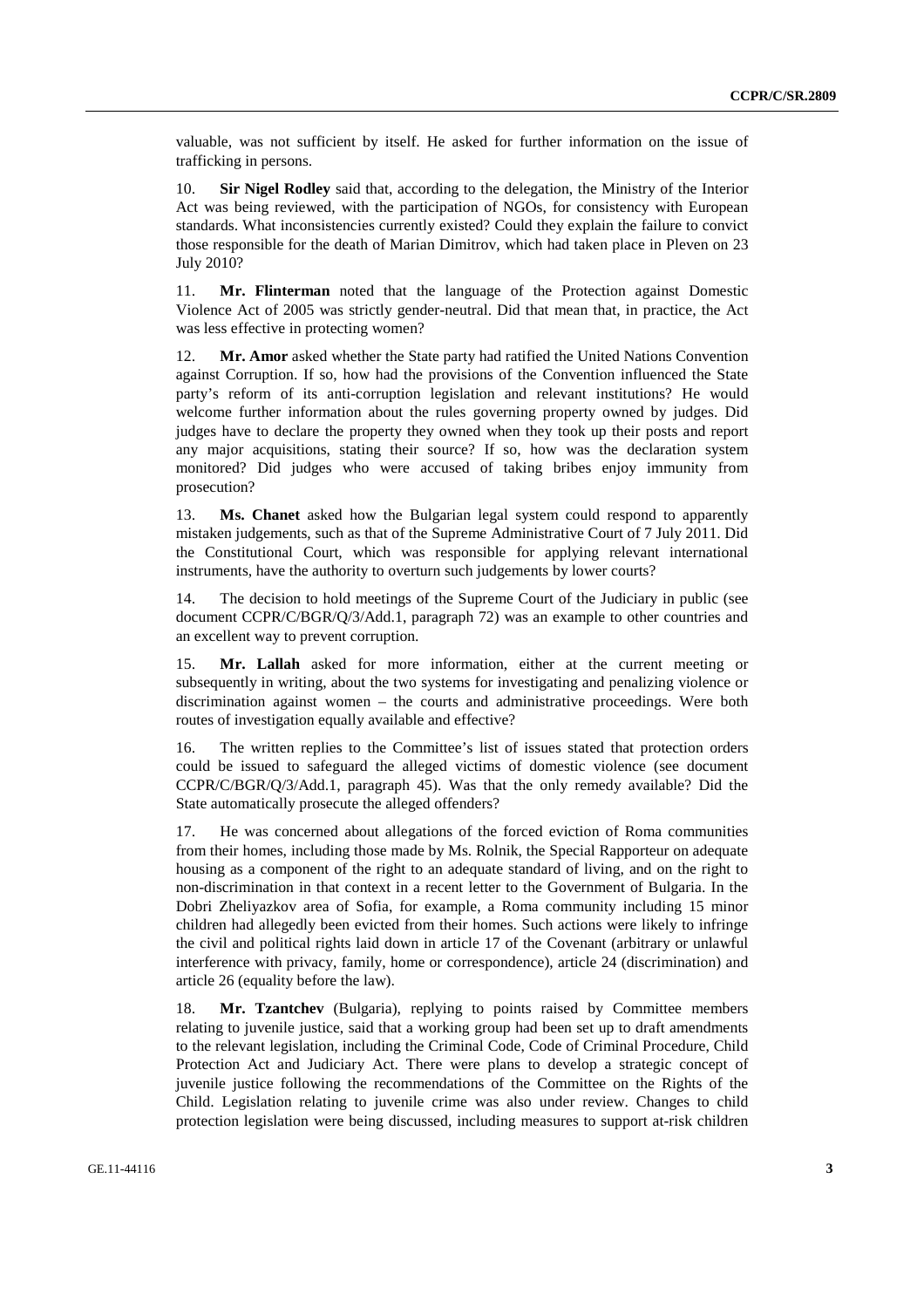and their families. Training programmes for judges were being conducted with the assistance of UNICEF. In the long term, the Government planned to create dedicated juvenile courts.

19. Bulgarian legislators had deliberately adopted a broad definition of domestic violence, without provisions specific to either gender, since the phenomenon could affect any member of a family.

20. Victims of discrimination had two possible ways of obtaining justice: the courts and an administrative procedure conducted by the Commission for Protection against Discrimination. If the Commission's investigation concluded that discrimination had taken place, the victim could then pursue civil remedies through the courts.

21. It was difficult to determine whether the cases referred to by Ms. Motoc had been dealt with under article 108a of the Criminal Code, which criminalized terrorism and terrorist acts, or under other provisions of the Code which concerned related offences, such as kidnapping, and did not entail a specific requirement to prove the element of terrorism.

22. **Mr. Petrov** (Bulgaria) said that statistics on recent cases of high-level corruption would be submitted in writing to the Committee within the prescribed deadline.

23. **Mr. Rupchev** (Bulgaria) informed the Committee that the criminalization of acts of torture would be addressed by a working group in the context of the establishment of the new criminal court. He assured the Committee that Bulgaria's legal and institutional framework complied with United Nations standards.

24. His Government had signed and ratified the United Nations Convention against Corruption and had participated in the review mechanism for monitoring implementation of specific provisions of the Convention; a report on Bulgaria's implementation of the Convention was also being prepared by the United Nations Office on Drugs and Crime following its visit to Bulgaria. The Government had set up a multidisciplinary, preventive anti-corruption body in line with the provisions of the Convention. Judges, prosecutors and investigators must declare their assets — including income, property and source of the assets — when they took office and on a yearly basis, in accordance with national legislation relating to the transparency of assets of high-level officials. That information was published online on the websites of the national Audit Office and the Supreme Judicial Council.

25. The immunity of judges and prosecutors from criminal proceedings had been abolished with the introduction of the 2007 amendments to the Constitution. Prosecutors and investigators enjoyed functional immunity in order to prevent them from being punished for the work they did and to prevent retaliation against law enforcement officials for carrying out their duties.

26. **Ms. Panova** (Bulgaria), replying to a question on rulings relating to the corruption of judges, said that under the Judicial Systems Act disciplinary and administrative measures could be taken against members of the judiciary who were found to be corrupt. Those matters were overseen by the Supreme Judicial Council, which comprised commissions on ethical matters and corruption.

27. On a question raised the previous day about incompatibility, under article 195 of the Judicial System Act court judges, prosecutors or investigating judges were prohibited from engaging in activities — whether political, trade-union or professional — that could affect their independence or create a conflict of interest. Judges must declare any activities that might give rise to such a conflict and bore no civil or financial responsibility for any errors resulting from their work.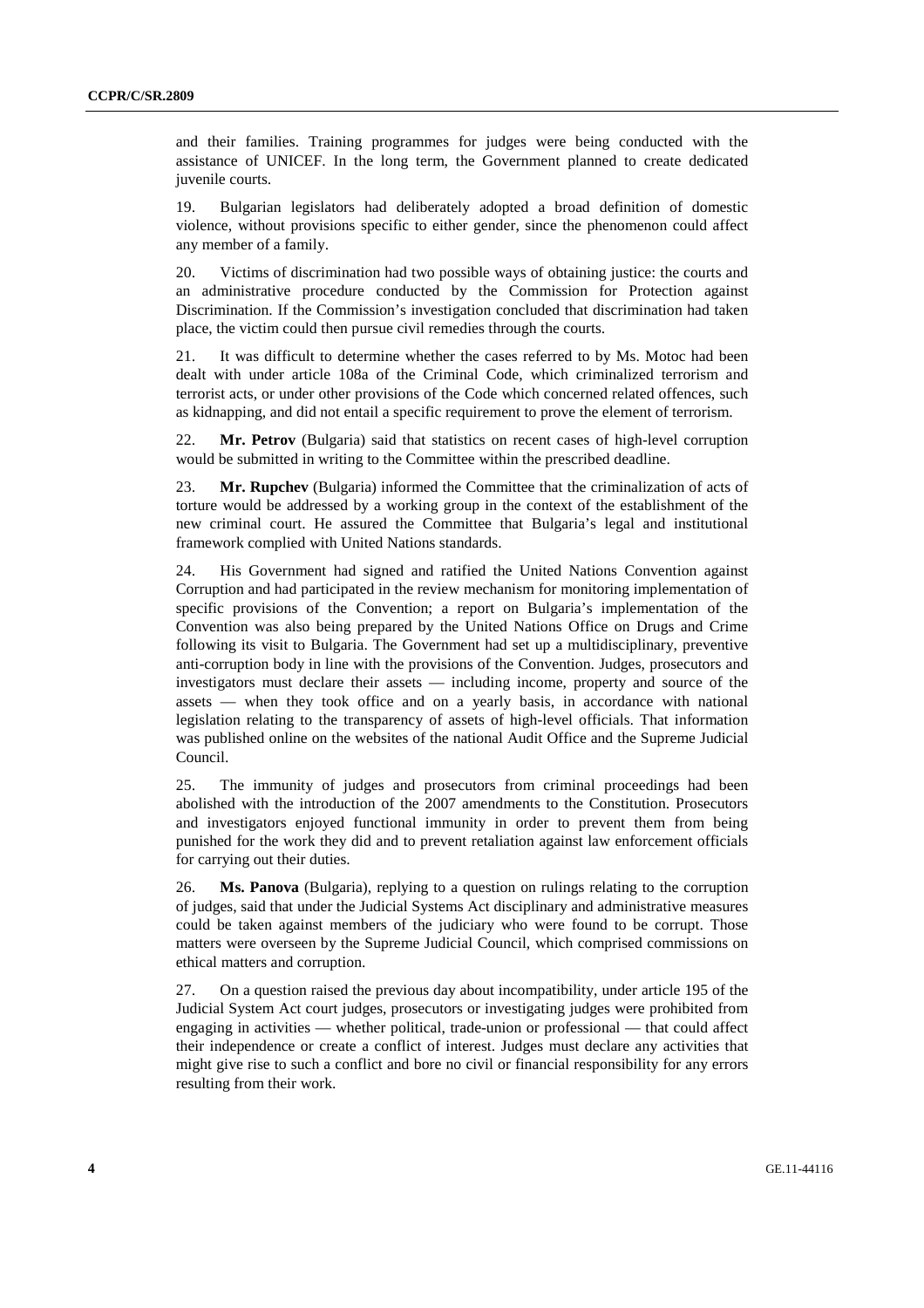28. Replying to a question about the deprivation of liberty of minors, she said that while Bulgaria had no specific juvenile courts, there were special rules governing offences committed by minors that every judge, investigator and prosecutor had to follow. Special training on those rules was required for officials involved in trying or investigating such cases. Minors received mandatory legal representation, including court-appointed lawyers for those whose families could not afford representation. There were also provisions under the Juvenile Anti-Social Behaviour Act for assignments to a residential institution or reform school. In cases of unwarranted absence from school, training sessions and counselling were provided, as per article 13 of that Act. More severe measures could be imposed in the event of more than two absences without due reason.

29. **Mr. Tzantchev** (Bulgaria), referring to a question relating to cases of corruption among police officers, said that in 2010 there had been 97 investigations of police officers suspected of corruption. Thirty cases had been declared groundless, 51 had gone to court, 27 had resulted in convictions and 3 in acquittals.

30. **Ms. Cherneva** (Bulgaria) said that the police could use force only in accordance with criteria set out under article 74 of the Ministry of the Interior Act, and only in extreme cases of danger or threat. They were required to file written reports if they used firearms. The core problem was the issue of disproportionate use of firearms. A working group had been established to discuss amendments to the Act.

31. **Mr. Thelin** asked for more information on the schedule for the building of new prisons with the aim of reducing overcrowding. He would also welcome the State party's views on the information in the Bulgarian Helsinki Committee report about prison conditions in Varna, particularly the proportion of guards to inmates as compared with the VIP treatment provided in certain cells, accessible through the use of corruption, for example, by using forged medical certificates.

32. He asked what alternatives to detention were available, in the light of the high cost of imprisonment; some alternative means, such as electronic monitoring, were less costly and could be just as effective.

33. He welcomed Bulgaria's signing of the Convention on the Rights of Persons with Disabilities and its Optional Protocol, but wished to know when it would ratify the Convention. He asked what the timeline was for the phased closure of the 14 specialized institutions for persons with disabilities which did not meet the standards and criteria for location and physical assets or for staffing.

34. Regarding the dissemination of the Committee's work, he invited the State party to consider requesting NGOs to help it in preparing future reports to the Committee. Also, the State party should publicize the Covenant and the work of the Committee more widely, for example, by making relevant information available within law faculties and bar associations, with the aim of promoting the implementation of the Covenant in practice.

35. With regard to communications, he wished to know what mechanism was in place in Bulgaria for follow-up to communications alleging violations under the Covenant. Followup on communication No. 257/2004, for example, had been due in February 2009.

36. **Ms. Motoc** asked what was being done to improve the living conditions of children in alternative care institutions and to help them reintegrate into society. The State party should confirm that no children were housed in the Pastra Home facility, which held adult males with mental disabilities.

37. Many legal proceedings were said to be unreasonably protracted (question 19 of the list of issues). The European Court of Human Rights had delivered its first pilot judgements concerning Bulgaria in May 2011 in two cases: *Dimitrov and Hamanov v. Bulgaria* and *Finger v. Bulgaria*. The Court had concluded that Bulgaria must introduce remedies to deal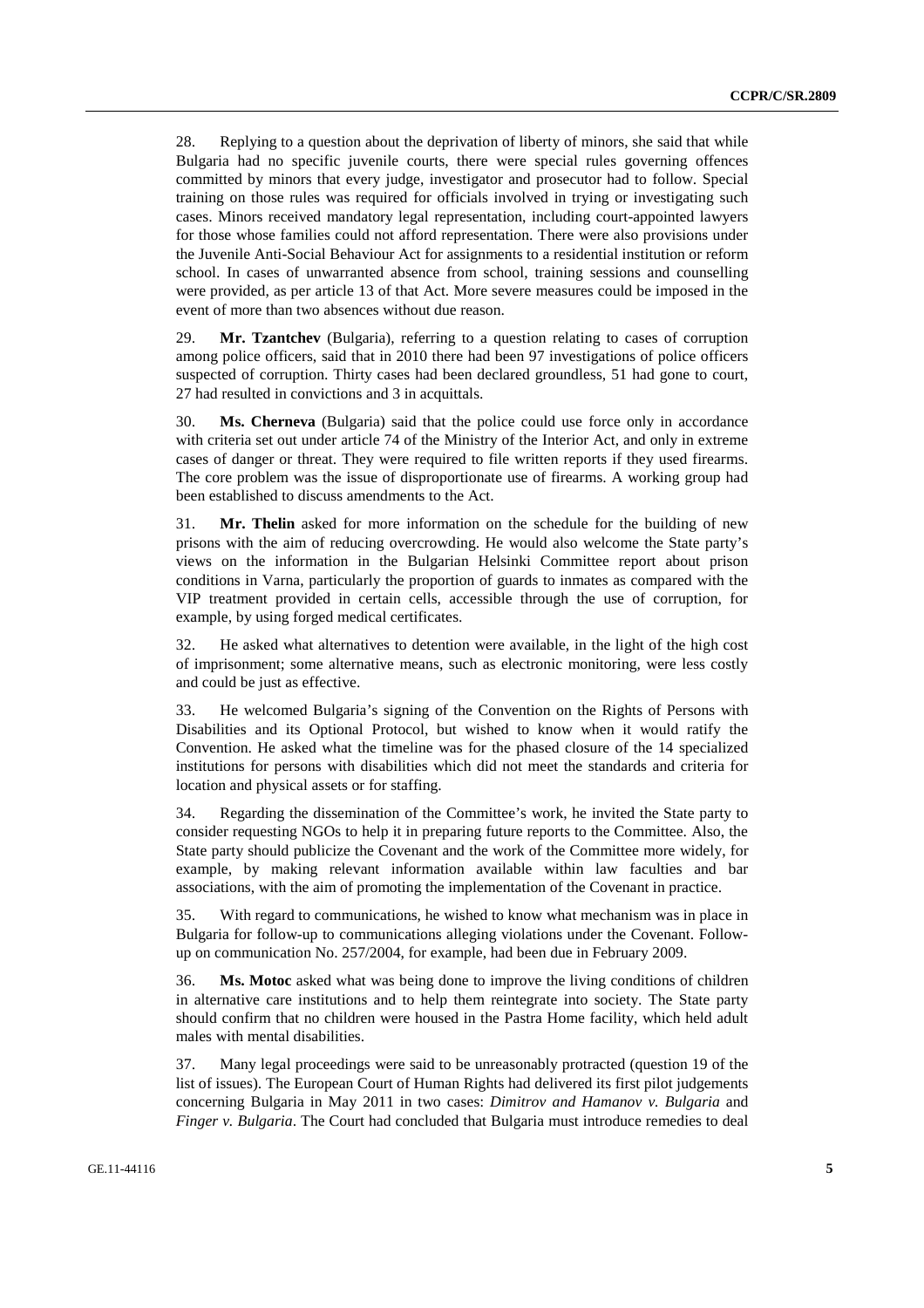with unreasonably long criminal proceedings and a compensatory remedy in respect of unreasonably long criminal, civil or administrative proceedings. She asked how the State party proposed to implement those judgements.

38. The Committee had received reports from several sources to the effect that some of the surveillance measures taken by the authorities to obtain evidence of corruption, such as telephone eavesdropping and recording of private conversations, were not fully in compliance with the Covenant (question 20). She asked what action had been taken to ensure that bodies which engaged in such surveillance had received proper authorization. Such violations of the right to privacy were allegedly committed not only by public authorities but also by private entities. She enquired about the penalties imposed for those offences.

39. **Mr. Bouzid** noted that the State party, according to its written reply to question 22 of the list of issues, was closely monitoring manifestations of intolerance on grounds of religion and belief and taking resolute steps to punish such acts. According to the Bulgarian Helsinki Committee, however, the extremist party known as Vâtreshna Makedonska Revolyutsionna Organizatsiya (VMRO) had held a press conference on 29 March 2010 at which it had provided misleading information concerning Jehovah's Witnesses with the aim of inciting hatred and intolerance. On 17 April 2011, VMRO had organized a demonstration to call for the banning of Jehovah's Witnesses in front of Kingdom Hall, their place of worship in Burgas. A group of hooded young men had raided the hall and 10 of them had been arrested following clashes with the police. Although the police and the Prosecutor's Office had announced that an investigation was under way, the executive and legislative authorities had failed to condemn the incident. He asked whether legal proceedings had been instituted against the offenders and whether any of them had been convicted.

40. Even officially registered religious organizations were allegedly subjected to discrimination, for instance when they sought authorization for the construction of places of worship. What measures were being taken to address such discrimination?

41. The Bulgarian Helsinki Committee had described several attacks on mosques and Muslims (question 23 of the list of issues). For instance, on 20 May 2011 members of the far-right Ataka party had assaulted Muslims congregating for Friday prayer in Sofia's Banya Bashi mosque. They had thrown stones at the worshippers and the security forces had intervened to quell the disturbance. He asked whether the resulting investigations had led to any convictions. According to the Supreme Holy Council of the Muslim Community in Bulgaria, there had been 110 attacks on places of worship during the past two decades. What action was being taken to prevent such attacks?

42. In its written reply to question 25, the State party said that manifestations of anti-Semitism were practically non-existent in Bulgaria and that whenever isolated incidents occurred, the competent institutions immediately took adequate measures. Yet according to the Bulgarian Helsinki Committee report, hate speech proliferated in a disquieting manner, notwithstanding the existence of multidimensional relevant legislation. In 2009 and 2010, there had apparently been 17 extreme acts of overt anti-Semitism. For instance, defamatory writings had been strategically placed on various Jewish heritage artefacts and explicitly anti-Semitic titles were being sold in bookstores throughout the country. The authors enjoyed their royalties and undisrupted impunity. He wondered why the relevant legislation was not being applied in such cases.

43. SKAT TV and other television channels allegedly broadcast programmes containing incitement to hatred and anti-Semitism. Although the Electronic Media Council had issued numerous administrative orders against SKAT TV, most of the administrative penalties had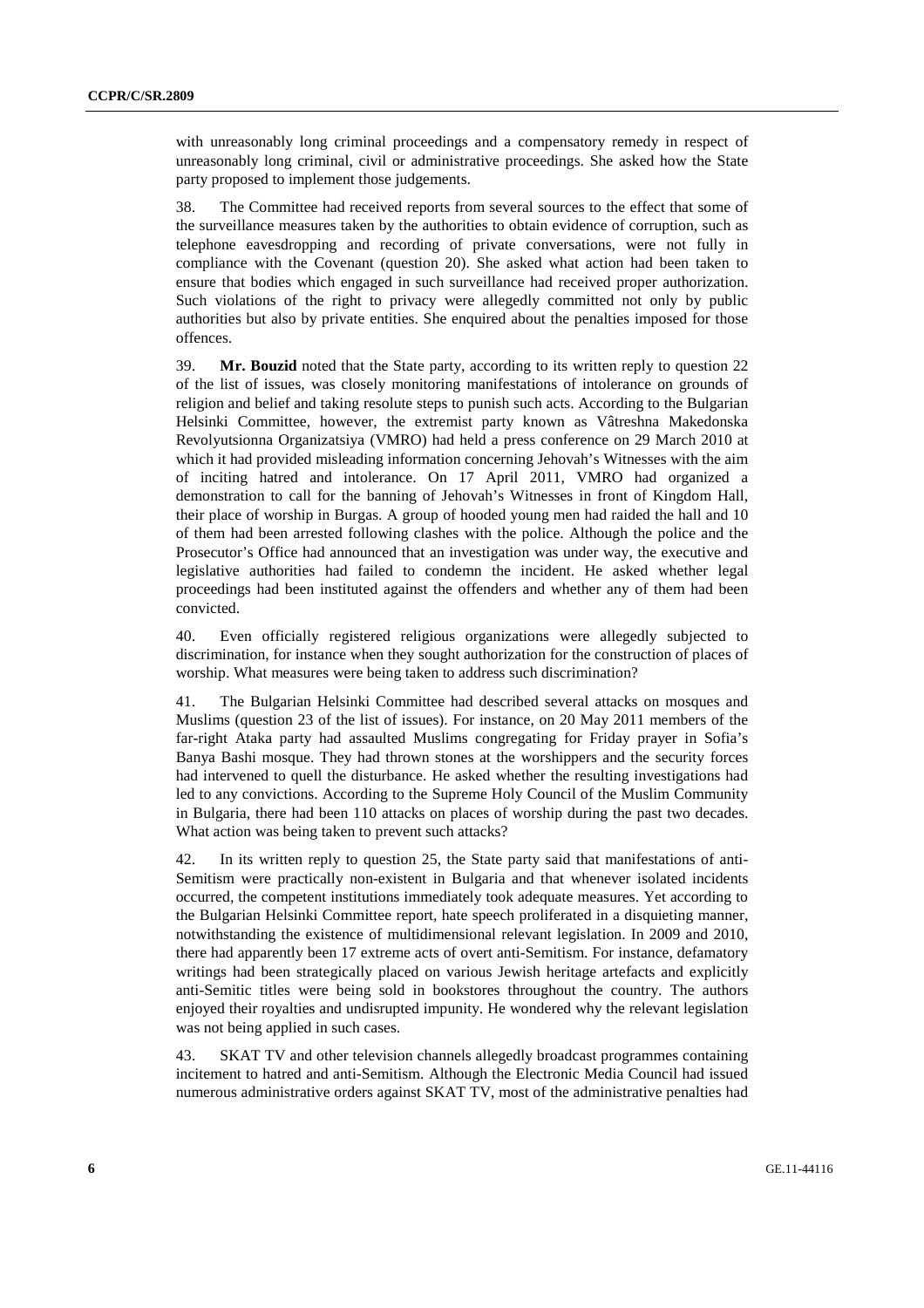been appealed and subsequently rescinded by the courts. He asked whether any action was being taken to combat such impunity.

44. The Criminal Code did not recognize bias or hate as an aggravating circumstance. For instance, the perpetrator of the racially motivated murder of the Nigerian footballer Muaiua Kolain in 2007 had been sentenced to a prison term of only 5 years.

45. The State party claimed to have executed the judgement of the European Court of Human Rights of 20 October 2005 in the case of the *United Macedonian Organization Ilinden – Pirin and others v. Bulgaria*, arguing that the judgement had not required it to register the party but simply to afford the applicants a legal opportunity for a new registration (question 26 of the list of issues). The law had been amended to reduce the minimum number of members required for registration of a political party, but the party that had brought the case in the European Court of Human Rights had not yet been registered. He requested the delegation to clarify the situation.

46. According to NGOs, including the Bulgarian Helsinki Committee, where peaceful assemblies of Macedonians were allowed they remained subject to unwarranted restrictions. The security forces were usually present in disproportionate numbers and sometimes even arrested participants in the assemblies. He invited the delegation to comment.

47. **Mr. Salvioli** said that the State party had failed to reply to the part of question 21 of the list of issues concerning the different treatment of the Bulgarian Orthodox Church and other religious denominations. The former was the only religious denomination that was not required to register before a judicial body.

48. He asked how the compulsory unification of a split religious community under a single leadership could be reconciled with freedom of religion.

49. How did the State party ensure that decisions to grant funding to specific religions or denominations were not discriminatory?

50. He understood that in some cases early marriages were permitted between Roma children aged between 10 and 12 because of the customary status of such marriages, even though they breached the relevant provisions of the Criminal Code.

## *The meeting was suspended at 11.45 a.m. and resumed at 11.55 a.m.*

51. **Mr. Tzantchev** (Bulgaria), replying to question 16 of the list of issues, said that the Government's position was that all childcare institutions must be closed by 2025 and replaced by a network of community-based services providing a family-type environment. Priority was being given to the closure of homes for children up to the age of 3. In the meantime, conditions and municipal childcare institutions were being improved. A document encompassing such measures entitled "Vision for children's deinstitutionalization in the Republic of Bulgaria" had been published and a national strategy based on the United Nations "Guidelines for the alternative care of children" had been adopted in 2010. The strategy was updated by means of an annual plan of action. National budgetary funds were supplemented by financial resources from the European Union.

52. The first project entitled "Childhood for all" had been launched on 2 June 2010. Multidisciplinary teams were currently reviewing the individual care plans for children and adolescents with disabilities in the specialized institutions. The next steps would involve: enhancing the process of regional planning of community-based social services; training and upgrading of personnel; preparing children to leave the institutions; supporting families who adopted children with disabilities; expanding the scope of foster care; and raising public awareness.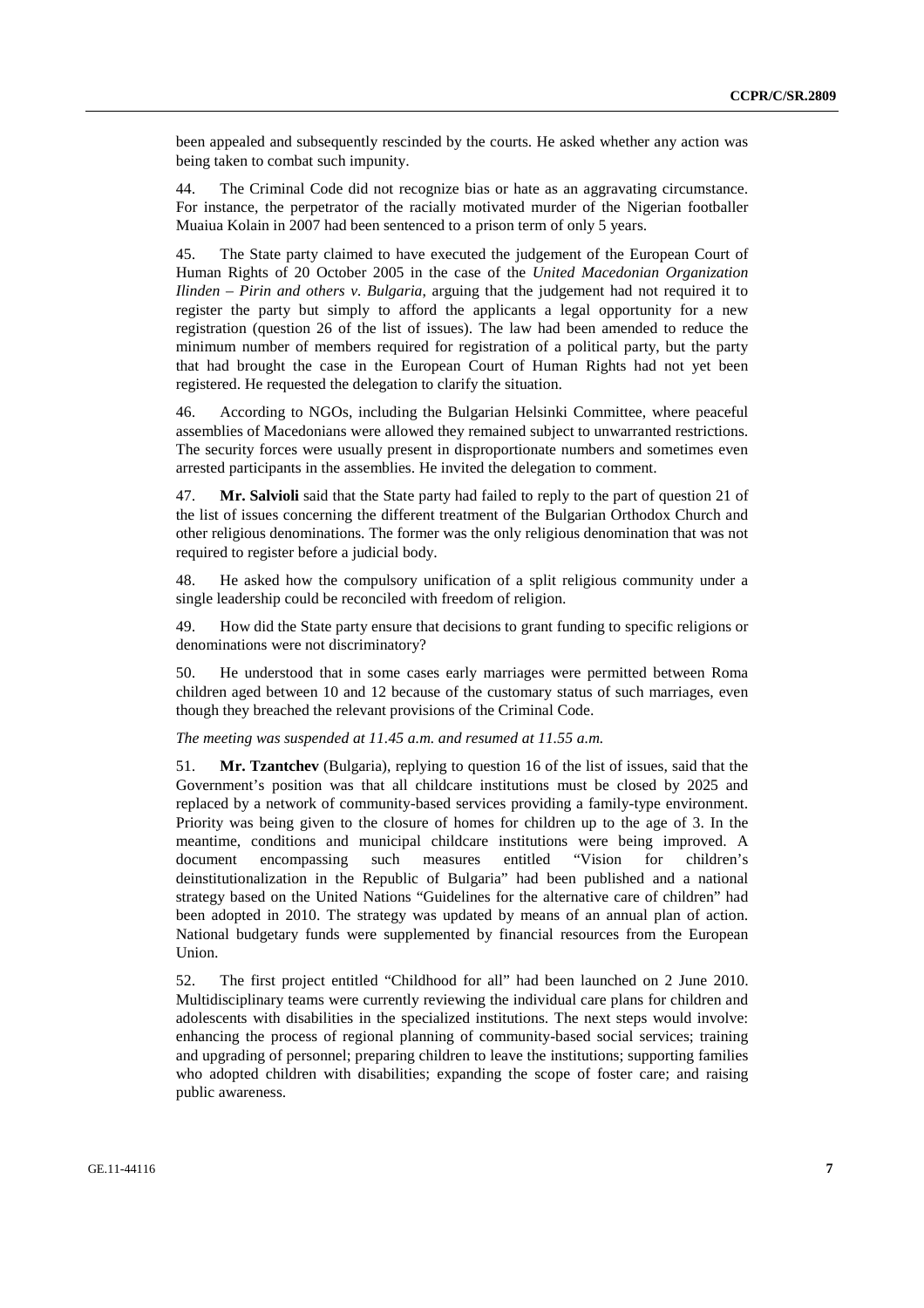53. The Pastra facility in the village of Rila was for mentally-ill men and not for children, and was included in the deinstitutionalization programme. The 34 occupants currently lived in a building that had been renovated in 2009/2010. The second building had been closed and its 36 occupants moved to family-type centres in other parts of the country. As the Pastra facility was located in an isolated area, the Ministry of Labour and Social Policy and the mayor of Rila were discussing the possibility of moving the occupants to a family-type centre in the village when the facility was closed.

54. Turning to question 22, he said that Bulgaria was a country in which ethnic and religious tolerance had always prevailed. Bulgarian Muslims, Jews and Armenians had peacefully coexisted with their neighbours for centuries. The authorities closely monitored all alleged manifestations of intolerance, including on grounds of religion and belief, and took resolute steps, if necessary, to punish such acts. Offences against freedom of religion and belief were punishable under chapter 3, section II, of the Criminal Code entitled "Offences against religious denominations". With regard to the letter sent by the city of Burgas to schools warning them of dangerous sects, the Directorate of Religious Affairs of the Council of Ministers had immediately sent a letter to the competent district prosecution office requesting the institution of criminal proceedings.

55. The Bulgarian authorities categorically condemned acts of vandalism such as those directed against Jehovah's Witnesses in Burgas on 17 April 2011, since they were incompatible with the religious rights and freedoms provided for by Bulgarian legislation. The Religious Denomination Directorate of the Council of Ministers had immediately informed the County Prosecutor's Office in Burgas of the incident, since it clearly constituted a *corpus delicti* under the Criminal Code. The Regional Directorate of the Ministry of the Interior in Burgas had initiated the necessary pretrial proceedings and had identified seven persons as perpetrators of the crime. Six of them had already been charged under the Criminal Code with hooliganism and participation in a mob aiming to perpetrate an attack on religious grounds. The seventh person had also been charged with causing minor injuries to citizens because of their religious affiliation.

56. As the incident had involved members of the VMRO party who had previously made derogatory statements about the Jehovah's Witnesses, the matter had been referred to the Commission for Protection against Discrimination, which had initiated proceedings. Administrative proceedings were pending against members of the VMRO party in Burgas to establish whether they had breached the Assemblies, Meetings and Demonstrations Act.

57. Burgas police officers had been present at the meeting of the Jehovah's Witnesses at the time indicated by the organizers. However, the incident had occurred long before that time. The police had reacted immediately on being informed, thereby preventing a worsening of the situation.

58. The National Assembly had unconditionally condemned the aggressive conduct of the Ataka party towards Muslims in Sofia. Its action in front of the Banya Bashi mosque on 20 May 2011 had alienated the party from Bulgarian democratic society. The National Assembly had issued a declaration on 27 May 2011 against attempts to undermine ethnic and religious peace in the country. The incident had also been unequivocally condemned by the National Council for Cooperation on Ethnic and Integration Issues and many NGOs. The Prosecutor's Office had opened a pretrial investigation into the incident and the police had detained two persons. Witness statements were being gathered to identify all those responsible for the incident, during which five police officers had been injured. The Minister of the Interior had held a special meeting with the mayor of Sofia and the Directorate on Religious Denominations to identify additional measures to strengthen prevention.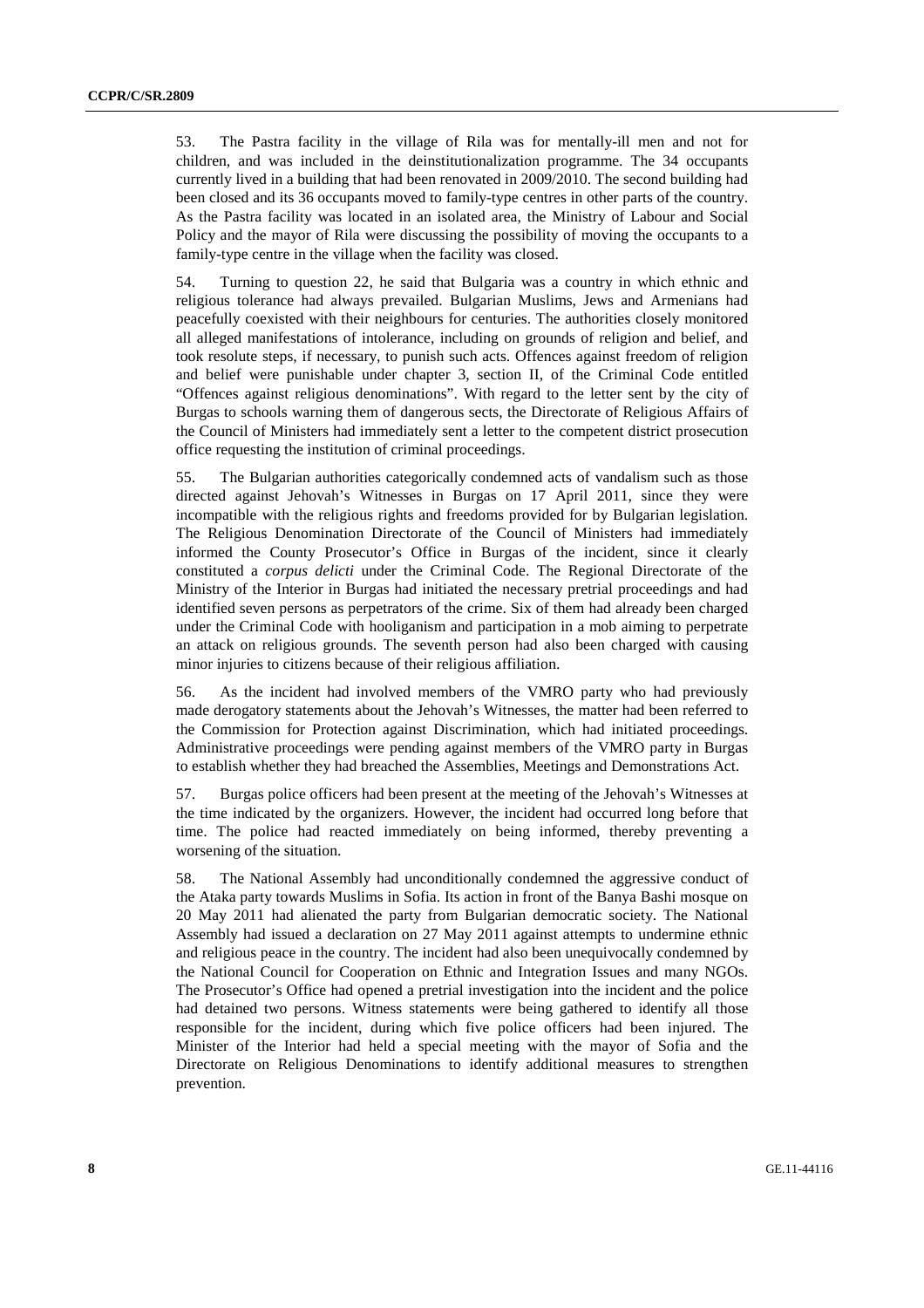59. With regard to question 21 of the list of issues, he said that freedom of religion was enshrined in article 13 of the Constitution, which also stipulated that religious institutions were separate from the State. The right to association on religious grounds was guaranteed by article 12 of the Constitution. The 2002 Religious Denominations Act entrusted responsibility for the registration of religious communities seeking legal status to the Sofia City Court. Article 10 of the Act did not create inequality between the Bulgarian Orthodox Church and other denominations. It merely provided for a different manner of acquiring legal status. Moreover, paragraph 3 of article 10 explicitly stated that the first two paragraphs in no way constituted grounds for conferring privileges or advantages under any law. A total of 75 new religious denominations had been registered between 2003 and 2009.

60. Religious communities and institutions were solely responsible for their internal administration, in accordance with their statutes and rules. The Religious Denominations Act did not compel religious communities to merge. It merely barred breakaway groups from using the property of duly registered religious institutions. The affiliation of a person to a particular religion or belief depended solely on his or her personal conviction.

61. Early marriage was a crime punishable under Bulgarian legislation. The fact that early marriage was traditionally permissible in some groups did not preclude the authorities from prosecuting offenders. Civil marriages were concluded before a representative of the relevant local authority. Where a minor was involved, the marriage ceremony would not be performed.

62. Turning to question 20, he said that special surveillance techniques were resorted to on very rare occasions. They were legally regulated by the Code of Criminal Procedure and the Special Surveillance Means Act, which contained a number of safeguards against abuse. The authorizing authority was the president of the competent district or appellate court. In 2008 the Act had been amended to include a new chapter on control and monitoring, which took into account the judgements of the European Court of Human Rights on more effective and reliable control procedures, and the storage and destruction of information gathered which was not required for operational detection or criminal proceedings.

63. A Permanent Subcommittee of the National Assembly's Legal Affairs Committee controlled and monitored the procedures for authorization, application and use of special surveillance techniques, the storage and destruction of information obtained through such techniques, and protection of citizens' rights and freedoms. The Subcommittee was required to submit annual reports to the National Assembly. If it had reason to believe that special surveillance techniques had been wrongfully used or applied, or that information obtained through such techniques had been wrongfully stored or destroyed, the Subcommittee apprised the prosecuting authorities and the heads of the other relevant authorities and structures. In February 2011, the Subcommittee had held a round table to discuss two main issues: how to render use in court proceedings of evidence obtained by special surveillance techniques more effective; and how to strengthen personal inviolability, including inviolability of correspondence.

64. In April 2011, an inter-ministerial working group had been established. It was chaired by the Minister of Justice and co-chaired by the Deputy Ministers of the Interior and of Justice. The group was mandated by the Prime Minister to prepare draft amendments to the Special Surveillance Means Act in order to provide additional guarantees for the protection of the human rights and fundamental freedoms of persons under surveillance.

65. With regard to hate speech (question 25), the Bulgarian authorities were committed to preventing and combating the use of hate speech and the spread of racial hatred. The Radio and Television Act explicitly prohibited the use of hate speech. The independent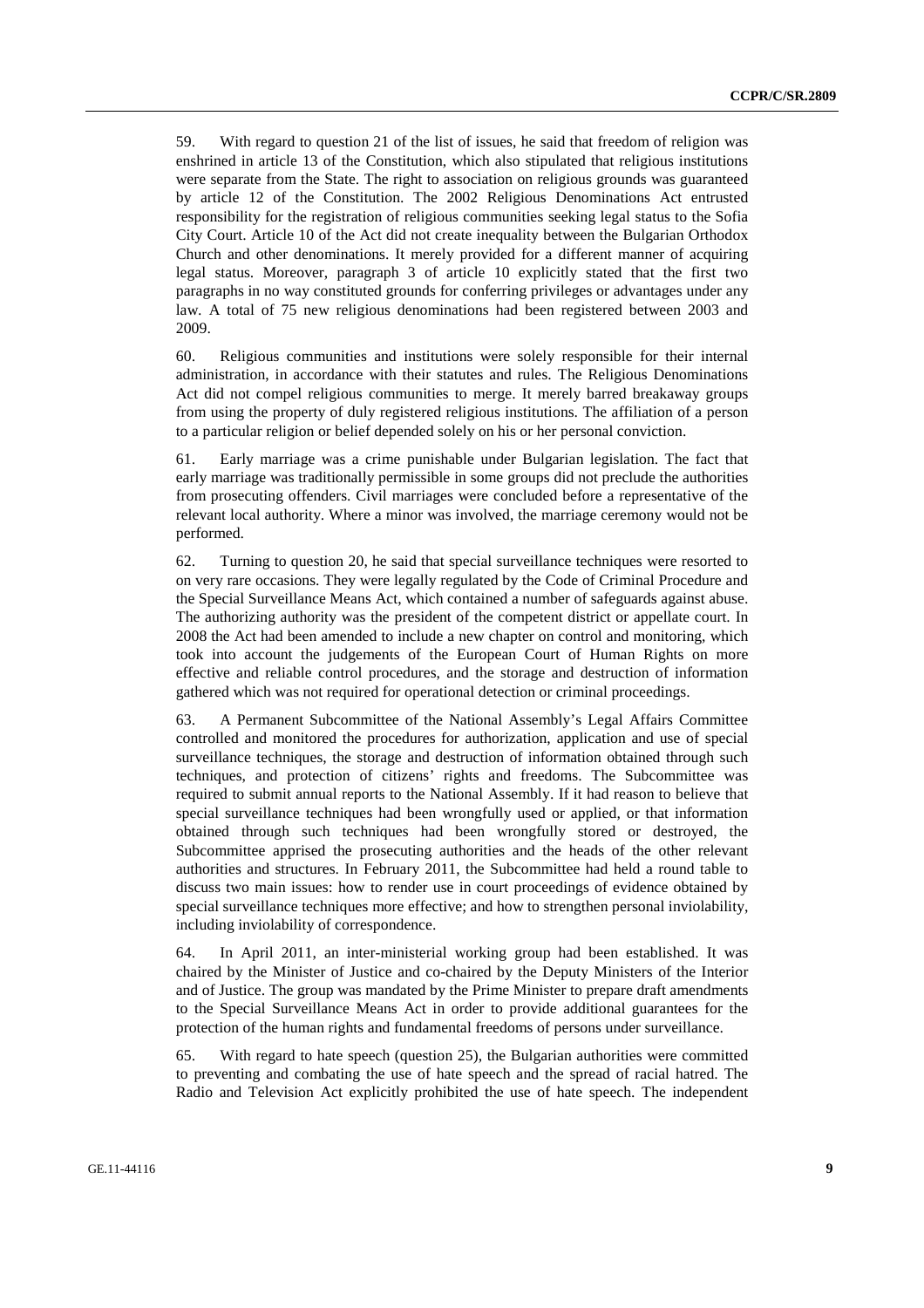Council on Electronic Media closely monitored the content of broadcasts and imposed penalties on broadcasters who were found guilty of ethnic intolerance.

66. The code of ethics of the Bulgarian media adopted by media professionals clearly stated that journalists should avoid referring to a person's race, colour, religion or ethnicity unless it was of relevance to the meaning of a story. Complaints about radio and television programmes were received by the National Council for Journalistic Ethics, a monitoring body set up by journalists' associations.

67. The scope of article 162 of the Criminal Code had recently been expanded to cover public incitement to discrimination, violence or hatred motivated by race or national or ethnic origin, and violence motivated by race, religion, political belief or national or ethnic origin. The sanctions included prison terms ranging from 1 to 4 years. A new provision had been introduced into article 419a of the Criminal Code, pursuant to which acts of condoning, denying or grossly trivializing crimes of genocide, crimes against humanity and war crimes were recognized as criminal offences when the acts were carried out in a manner that was likely to incite violence or hatred against a person or group of persons defined on the basis of race, colour, descent, religion or belief, or national or ethnic origin.

68. The Ministry of the Interior cooperated closely with the Office for Democratic Institutions and Human Rights of the Organization for Security and Co-operation in Europe. A key element in its cooperation was the programme of human rights training for police officers, which focused on issues pertaining to hate crimes.

69. **Mr. Rupchev** (Bulgaria) said that many measures were being taken to improve prison conditions, as outlined in the written reply to question 15 of the list of issues. Plans were under way to ensure that in future each detainee would have a living space of at least four square meters. While it had not yet been possible to implement all the measures included in the 2011–2013 action plan owing to budgetary constraints, the plan provided for alternatives to detention, such as probation, electronic surveillance, early release and amnesty in order to reduce prison overcrowding.

70. Both the legal and institutional frameworks provided for the equal treatment of Bulgarian citizens and foreigners before the courts and their equal access to justice. Free legal aid was available to foreigners in criminal, civil and administrative cases and at all stages of the process of application for refugee status.

71. A 2010 amendment to the Criminal Code had increased punishment from 1 to 6 years' imprisonment for those found guilty of producing, using or possessing special surveillance technology, which was now categorized as a serious offence. In addition, a 2009 amendment to the legislation on liability for damage incurred by the State and municipalities had explicitly provided for damage caused by the unlawful use of special surveillance methods.

72. Under an amendment to the Criminal Code that had entered into force at the end of May 2011, racist or xenophobic grounds in cases of murder and causing physical injury were now considered an aggravating circumstance. Anti-Semitism was considered to be racism.

73. **Ms. Panova** (Bulgaria) added that, while the attempted murder of the Nigerian footballer Muaiua Kolauole in 2007 had occurred before the introduction of that amendment, the relevant court ruling had in fact made explicit reference to the racist motive.

74. On the issue of special surveillance, on 8 March 2011 the European Court of Human Rights had reached a decision in the case of *Goranova-Karaeneva v. Bulgaria* (No. 12739/05). It had found no violation of article 8 of the European Convention on Human Rights, since the provisions of that article were incorporated in the Special Surveillance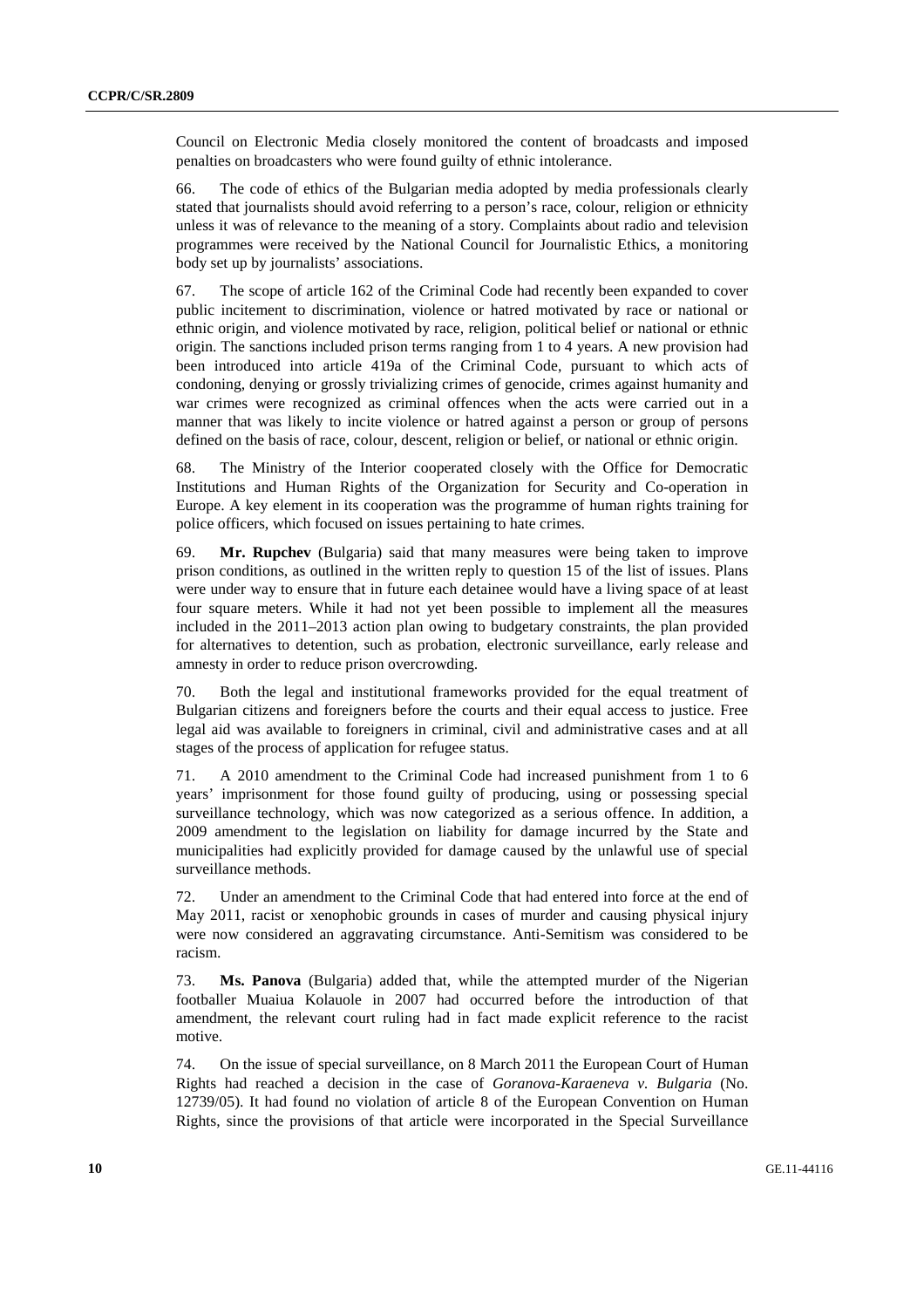Means Act. It had found a violation of article 13 of the Convention, since at the time there had been insufficient provision in Bulgarian legislation for the right to an effective remedy. That had since been resolved through the 2009 amendment to the legislation on liability for damage incurred by the State and municipalities.

75. Some 70 per cent of all criminal cases were solved within three months. The Codes of Civil, Criminal and Administrative Procedure all provided for cases to be heard within a reasonable period of time. They should provide a remedy for the unreasonably long criminal proceedings on which the European Court of Human Rights had passed pilot judgements concerning Bulgaria — *Dimitrov and Hamanov v. Bulgaria* and *Finger v. Bulgaria* — which dated from the 1990s and the early 2000s. Under the 2006 Code of Criminal Procedure, it was possible to implement brief court investigations, settlements between the prosecutor and counsel for the accused, and discharge from criminal liability with imposition of an administrative sanction. In order to reduce delays further, in 2010 legislative provision had been made for an alternate defender to be available in cases in which accused persons had not organized their own defence or their defence counsel had failed to appear in court. It was also possible to have expert and witness statements read out in court rather than requiring all experts and witnesses to appear in person. The Criminal Code also provided for reduced sanctions for defendants who were found guilty in cases where court proceedings had been unreasonably long, provided the defendant and their counsel were not responsible for the delay. The 2008 Code of Civil Procedure incorporated many measures to speed up court proceedings, such as simplified summons procedures and deadlines that could be imposed at several stages of the process.

76. In June 2011, the President of the European Court of Human Rights and his Bulgarian colleague had visited Bulgaria to participate in a round table organized by the Supreme Court of Cassation. They had discussed the pilot cases with other participants, who had included judges, prosecutors and civil society representatives. The round tables had resulted in additional proposals to speed up court proceedings. A working group from the Ministry of Justice would examine and implement the proposals and take steps to ensure that the relevant legislative amendments made provision for compensatory remedy in respect of unreasonably long criminal, civil and administrative proceedings. Disciplinary procedures could be brought against members of the judiciary who did not act in a timely fashion, which would count against them in promotion and tenure procedures. A commission within the Supreme Judicial Council had also examined the issue at three meetings in 2010 in different parts of the country with judges, prosecutors and representatives of bar associations. They had addressed the problem of witnesses, experts and defendants who failed to appear in court when summoned, which had resulted in the possibility of trying defendants in absentia.

77. **Mr. Petrov** (Bulgaria) said that in 2009 some 52 per cent of convicted prisoners had been put on probation.

78. Early marriage and sexual relations with female minors were criminalized under the Criminal Code. While the punishments were admittedly mild in some cases, the State did not neglect its obligation to prosecute those crimes, especially when female minors gave birth. No detailed statistics were currently available on such cases.

79. **Mr. Petkov** (Bulgaria) said that in 2010 domestic legislation had been amended to ensure the right to free and peaceful assembly. In June 2011, the Committee of Ministers at the Council of Europe had declared the *United Macedonian Organization Ilinden and Ivanov v. Bulgaria* case closed. The case of the *United Macedonian Organization Ilinden-Pirin and others v. Bulgaria* had been a purely judicial issue, with no political agenda. Once it fulfilled all the requirements of the Political Parties Act, there would be no obstacles to registering the Ilinden political party. One criticism of the Bulgarian system had been the requirement of 5,000 members in order to register a political party. An